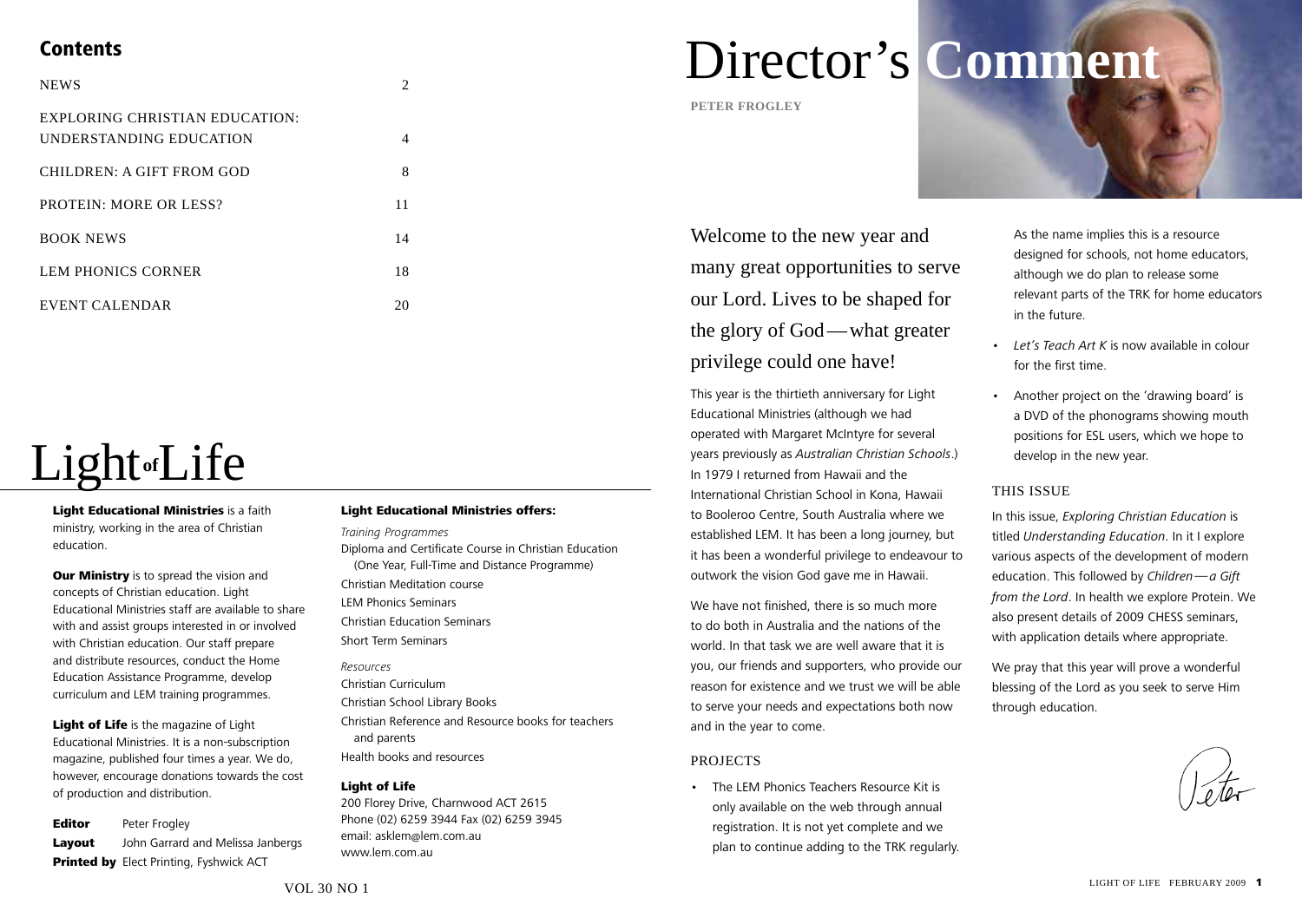

## **CHESS**

The CHESS program is ready to go for 2009, despite numbers in 2008 being a little disappointing. Those who did attend however, proved a great blessing and encouragement to us. There were many new to home education and it was a privilege to help them make plans for teaching their children at home.

The CHESS seminars are a great opportunity to check out resources first hand, to hear good teaching on home education topics and to meet other local home educators of like mind. It is a day of high value and for 2009 we have reduced attendance fees.

With increasing costs and lower patronage Kingsley Education plan to withdraw from a number of CHESS seminars for 2009.

We have planned dates for capital cities in 2009, which we do not expect to change. Registration details appear in *Light of Life* and on our website

## www.lem.com.au

#### DATES FOR CHESS 2009

| <b>Brisbane</b> | Sat 2 May (revised date) |
|-----------------|--------------------------|
| Melbourne       | Sat 6 June               |
| Hobart          | Sat 13 June              |
| Adelaide        | Sat 4 July               |

Sydney Sat 8 August Perth Sat 12 September

Various local vendors may also be invited to display and sell wares and services at CHESS.

Home educators in regional areas are welcome to enquire about additional CHESS seminars or book displays in their areas. Sometimes we drive past your area on the way to another CHESS and it is a simple exercise to stop by for a book display or seminar.

## **Overseas**

#### Papua New Guinea

Whilst the LEM Phonics program is making progress we have been limited in our work in PNG as Mesia and Iga Novau have been in Australia for almost two years while Iga recovered from very serious surgery. They are now ready to return and resume the work in Christian education. I trust next time I will be able to report on new developments in PNG.

Schools relating to Christian Integrated Schools in Lae continue to grow through the Highlands and islands. There are now almost 50 schools, many in villages and thus quite basic, teaching LEM Phonics and a largely Christian curriculum.

## Tanzania

My visit to Joshua Foundation, Arusha, Tanzania was both good and not so good. Teachers have begun working with the Phonics program, but lack of staff has meant the teacher training program has needed to be curtailed for the present. We trust it will soon be reinstated and LEM Phonics well established in East Africa.

It was a joy to meet with Kay Symons in Kenya, a home schooler serving with her husband John in Mbale, Kenya.

#### **PERU**

I spent all of October in Peru and participated in a variety of activities in a variety of locations. We conducted two- and three-day seminars in six locations throughout the country as well as ministering in two churches in Lima. It was a productive time with Bob and Frances Relyea who continue to provide excellent service to Christian Education in Peru. The LEM Diploma Course continues to bless teachers with over 500 now participating.

Bob and Frances are back in Australia on furlough and are making plans for future development in Peru and perhaps other South American nations.

## www.lem.com.au

#### FIND IT ON THE WEB FIRST

Did you know that LEM has almost 3000 different items listed on our website? And do you also know that almost every one of those has a brief but informative description available?

In fact, if you phone us, our staff will usually use this information to answer your everyday questions—questions like 'does the teacher manual have the answers printed in it?' or 'what topics does that cover?'

To access this trove of treasured information from our homepage, click the 'search/browse/order' button in the 'quicklinks' box, or simply type www.orders.lem.com.au into your browser

address bar. Once you're there, find your books by choosing a curriculum supplier from the first menu, a subject category from the second menu, and then a grade level from the third.

**News**

Then roll your mouse over the blue 'information i' at the left of the book title and the precious details you seek will automagically appear!

So whilst we appreciate that our helpful and friendly staff will always make your day with their witty chat and vast product knowledge, many of your questions are already answered on our website. Online ordering makes your job easier because you can do it anytime, you can fit your books to your budget, and you can easily see your freight charges. You can even save your order and retrieve it later on.

In January we received almost 200 online orders so it seems to be catching on. Tell your friends!

*For questions or comments about our website or indeed anything computerish, please email* john@ lem.com.au

## **OVERSEAS** English Teachers

One of the great needs in China, India, PNG and other non-English speaking nations is for native English speakers who can instruct in the LEM Phonics programme. We would be pleased to hear from anyone who feels a call to teach and be trained in LEM Phonics to be able to serve the Lord in one of these nations.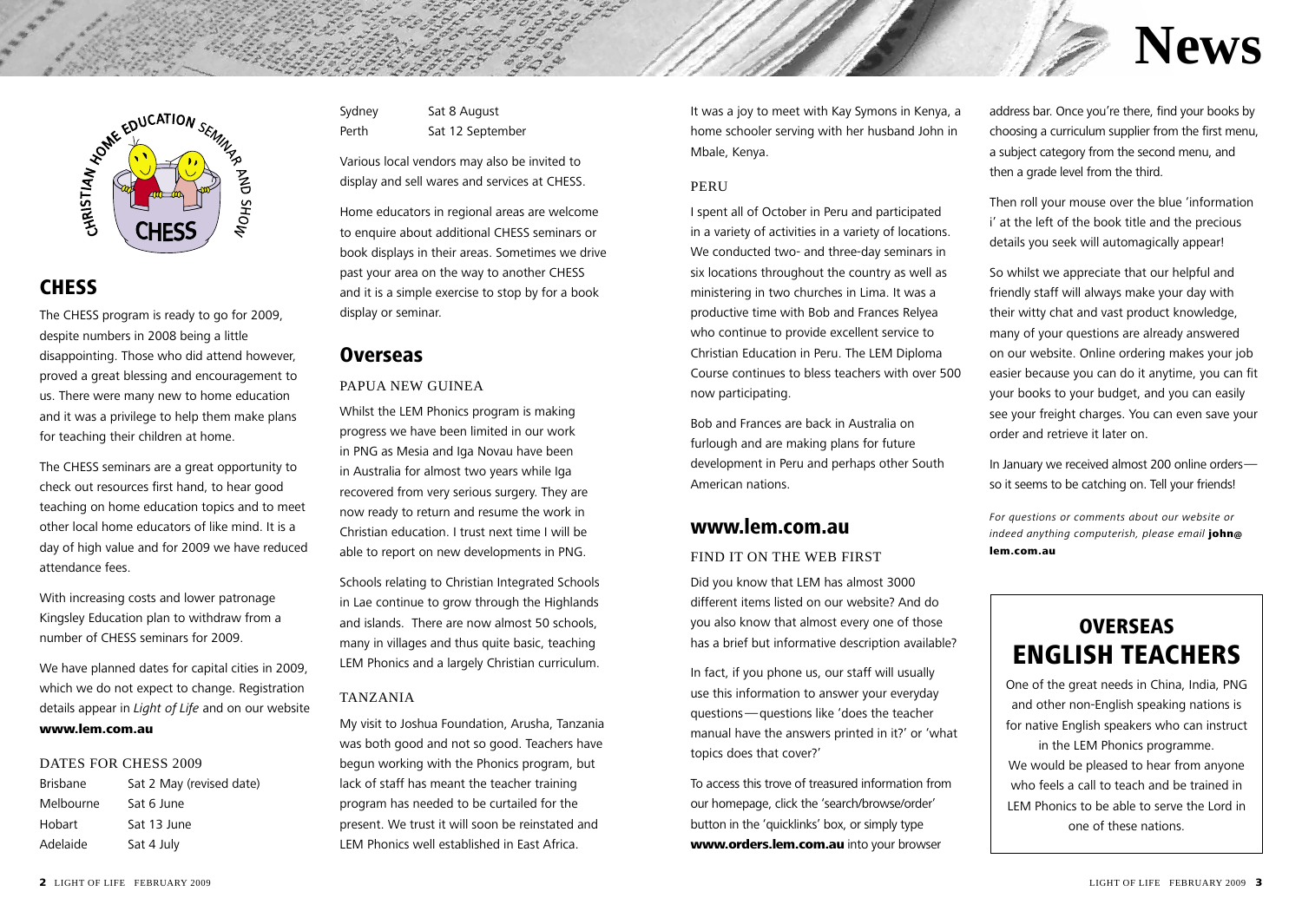## Exploring **Christian Education**

## **Understanding Education** *peter frogley*

The type of education to which we expose our children will have a profound influence on their lives.

In Christian families there is a need for children to be exposed to and taught from a biblical view of life. The alternative is simply that they will be taught from a non-biblical view of life, or a man-centred view. Unfortunately there are not enough Christians today who understand this or are even aware enough to do something to counter the effect of this Humanistic indoctrination. As a result many children's Christian faith is suffering through a lack of godly understanding in their lives.

A major problem is that we Christians have often not been aware of the prevailing philosophies that have crept into our society through our universities and schools. If we understand what has been happening we are then able to bring a measure of correction to our own and our families' thinking and thus lives.

#### Through New Eyes

Over the past 150 or so years we have seen a dramatic change in how people view education. We have moved from accepting that the standards and behaviours presented

in the Bible are the foundational values for our lives, to another position where people are encouraged to develop their own standards and values. We are told that we have progressed to a new understanding of people, in particular children, and what was perhaps acceptable some time ago is now completely out of touch with reality. The so-called science of psychology has taken the place of the Bible in defining the way in which we should live and cope with the circumstances of life. We have all been psychologically bombarded through our universities,schools (even some Christian schools), the media and popular opinion. The change really boils down to a move from biblical values to man's values.

#### The Problem

It all began in the Garden of Eden when Eve succumbed to the temptation that *you will be like God, knowing* (or determining) *good and evil*. Since that unhappy day sin has come upon us all and with it the wilfulness to do what we want to do, ignoring God and His word. Thus since the nineteenth century we have seen a progression of thinking away from the biblical norm to the place where man becomes his own god. The various historical movements that have led to this slide have been given high-sounding names but they are all man's efforts to run his own life without reference to God.

#### WHAT HAS HAPPENED?

Christians have always endeavoured to build their lives upon the word of God whenever there has been a healthy church. There is not space or time here to give an historical summary, but we could begin by observing that a fruit of the Reformation was that the prevailing thinking of western society became based again in the Bible. As the years went by people decided they did not need to be restrained by the standards of the Bible and progressively we became more and more man-oriented (Humanistic) and increasingly dismissive of God and His standards. Today it is considered clever to dismiss God and to find Him and His word quite amusing.

### Modern Education Foundations

Modern education has been built soundly and deliberately on such godless thinking. We

children's faith is

**suffering** through

a lack of **godly** 

**understanding**

have unwisely allowed unbelievers, those the Bible calls fools (*The fool has said in his heart; there is no God*, Psalm 14:1) to direct education and as a result there is much foolishness to be found in education today. As the Bible tells us that

*it is not in man who walks to direct his steps* (Jeremiah 10:23), we see what is essentially the blind leading the blind in our educational systems. This should not be a surprise to Christians and we therefore need to be careful that we don't become caught up in such an ungodly system.

Men from early times understood that to make the changes they sought there needed to be a new authority established for education. The family had been the authority, but family was

considered much too conservative. Thus they worked hard to see that the authority to educate was taken from the family, and by legislation placed in the hands of the state. This has helped ensure the undermining of family authority. It was also this change, they would say victory, that has dramatically hastened the demise of education from a Christian perspective.

## Recognising the Difference

Many people have been involved in the development of modern education, even from way before the nineteenth century. (There are several good books stocked by LEM that will help you fill in these details and some are listed at the foot of this article.) During the latter part of the nineteenth century an American educator, John Dewey, came to prominence with what became known as *progressive education*. Dewey was not a Christian

> and he clearly expressed this sentiment in his book *A Common Faith*: 'There is no God, and there is no soul. Hence there are no needs for the props of traditional religion.'

With such strong antagonism to God there must of necessity be a

rejection of the philosophy and values upon which the Christian faith stands. Often lacking a comprehensive and consistent world view, Christians focus on attitudes to current social issues, such as abortion or homosexuality, as an expression of their world view. However, these social issues are but symptomatic of the real issue which is to know what you believe and why. As a result we Christians often fall prey to alien philosophies because we have never been trained in a biblical world view.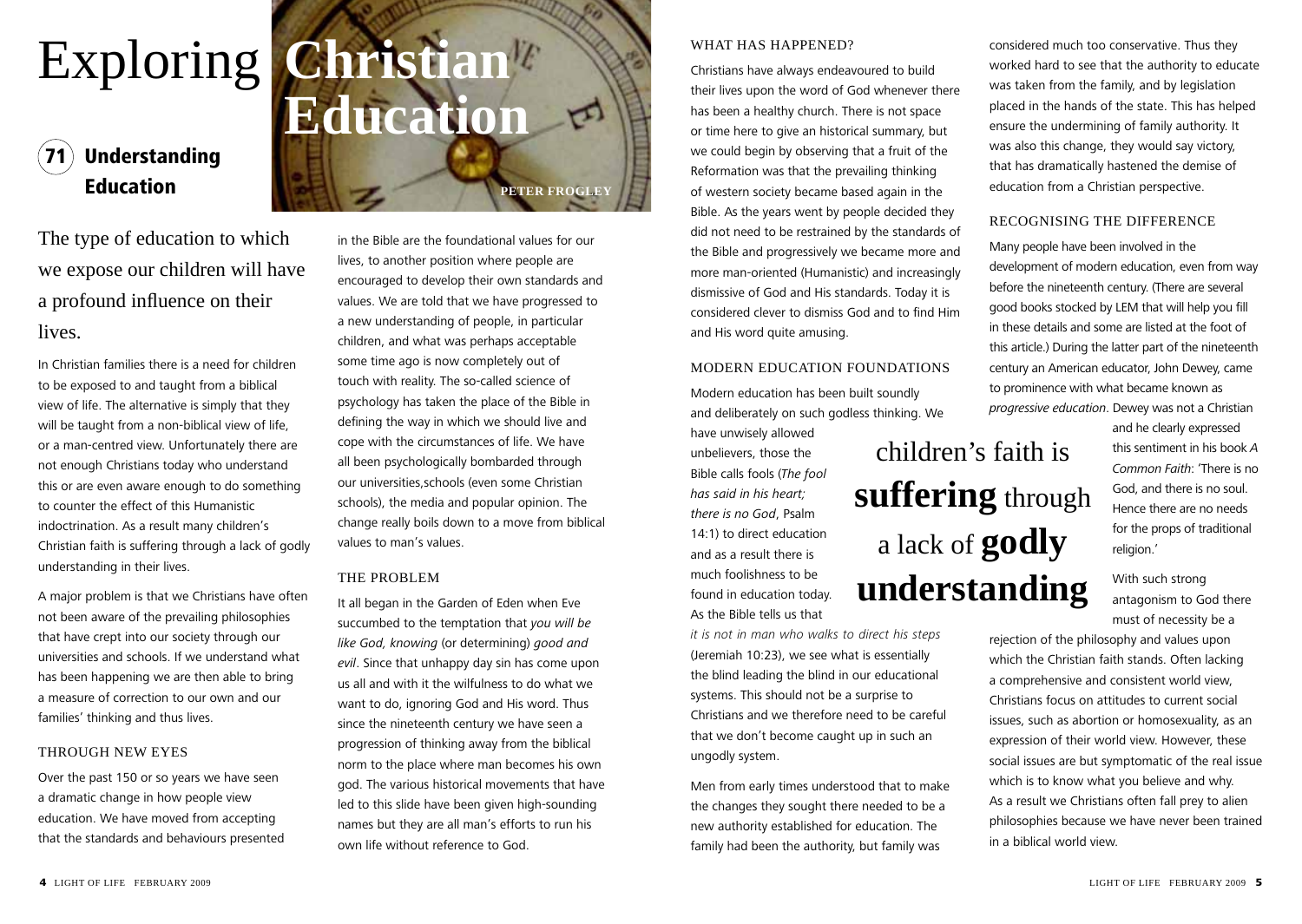#### Biblical Ideas

There are a number of biblical principles we could develop here, but let's briefly explore the most important concept the Bible presents: the sovereignty of God.

With sovereignty comes the philosophical issue of absolutes. Humanists and their ilk have selfconsciously rejected the idea of any absolutes. But, as Loren Cunningham, founder of Youth With a Mission, once said 'if you want to go to the moon it matters which way you point the rocket.'

On one occasion an interjector kept shouting, 'There are no absolutes!' to which Cunningham retorted, 'Are you absolutely sure?'

Christians conclude that the sovereignty of God is a non-negotiable.

#### MAN'S IDEAS

Dewey, in his rebellion against God, was not intimidated by this Christian assertion and in rejecting the biblical principle of absolutes concluded there is nothing to learn in terms of facts and thus all rote learning and the like should be eliminated from school curricula. The tragedy is however, that once we reject God's standards we are left with nothing but randomness. In short, life, and indeed all creation, is but an extensive accident. To help children cope with living pointless lives in a futile world Dewey decided we needed to educate for exposure or experience. From that foundation Dewey developed his philosophy of Progressive Education which has been adopted by almost every school in the world—even a majority of Christian schools have been powerfully influenced.

Previous to the advent of modern education the focus was on building on previously learned facts and learning how to apply and use those facts. Now Dewey and his disciples decided that there are in fact no facts—it is a fact that there are no facts, they may say. Dewey wrote, and let him speak for himself:

Education should be cast in the mold of experience for experience's sake rather than experience for the sake of achievement.

…every teacher should realise the dignity of his calling; that he is a social servant set apart for the maintenance of proper social order and the securing of the right social growth.

…in this way the teacher always is the prophet of the true god and the usher in of the true kingdom of god.

Gone was the idea of a teacher (one who imparts the learning of the centuries), as it seems they consider that all that has gone before (thousands of years of history) was a pointless waste and only now (as we have evolved further) have we come of age when we can begin all anew on a new foundation of nothingness; and this, according to Dewey, is the true kingdom of god.

Hardly a foundation upon which Christian children should be raised! But that is exactly what happens in thousands of schools every day. And it will happen to Christian children if parents do not take responsibility for their education, ensuring they place their children where biblical thinking prevails.

#### Discovery Learning

With Dewey came the idea of *discovery learning.*  The teacher, better known now as a *learning clinician*, is simply there to guide the child's discovery. The child can now become his own god, rather than being dependent on the biblical God. He is encouraged to discover facts for himself; that is, to decide for himself what is right and wrong. He may even discover that it is right for him to believe in neither right nor wrong!

In any case he is taught that he is an independent entity beholden to none but himself. This is known as Humanism.

#### SCIENTIFIC METHOD

Thus for Dewey and his disciples, knowledge is discovered when it is verified by experimentation. Thus the scientific method becomes the absolute and the foundation for truth. That is, what we discover and perceive is truth (man determines truth) rather than God's declaration in His word.

#### Outcome Based Education (OBE)

More recently, educators have embraced Outcome Based Education as the panacea for all ills. But OBE is based on the same godless philosophy of John Dewey and his fellow progressive educators. OBE recognises there is more to education than information and that how information is used is perhaps more important than the information itself. The problem for Christians is that such information is conditioned by the teacher (learning clinician) and is highly unlikely to embrace any biblical values.

At least whilst schools focussed on teaching facts and not always interpretting those facts our children were somewhat protected.

#### PATH TO TRUTH

If we see biblical difficulties with the above approach to education, then how can we formulate a Christian education?

I close with what I consider fundamental principles upon which we build Christian education:

- • We begin with the sovereignty of God, recognising that He is our authority in all things. We dare not make our own decisions about the issues of life, but seek Him who is the fount of all wisdom and knowledge. All school or home policy is based in this vital truth.
- We understand that the responsibility for education rests with the family. For the past 130 years we have tolerated state intrusion into this biblically protected area. We must begin the long road back to the biblical standard. It is one of the great foundational principles in any Christian nation.
- We realise that every discipline is created by and is under the authority of Jesus Christ. It is not just Bible study that is needed; it is biblical Maths, biblical English, biblical Science, etc. that needs to be taught in our homes and schools.
- • We see that the purpose of education is to glorify God. Too often we see education as simply equipping and training children, but the ultimate goal must be to glorify God.

## Recommended reading

*How Humanism Affects Education* by Peter Frogley *Psychotherapy in the Classroom* by R W Coulson *On Secular Education* by R L Dabney *Is Public Education Necessary?* by Samuel L Blumenfeld *The Harsh Truth About Public Schools* by Bruce N Shortt *The Messianic Character of American Education*  by R J Rushdoony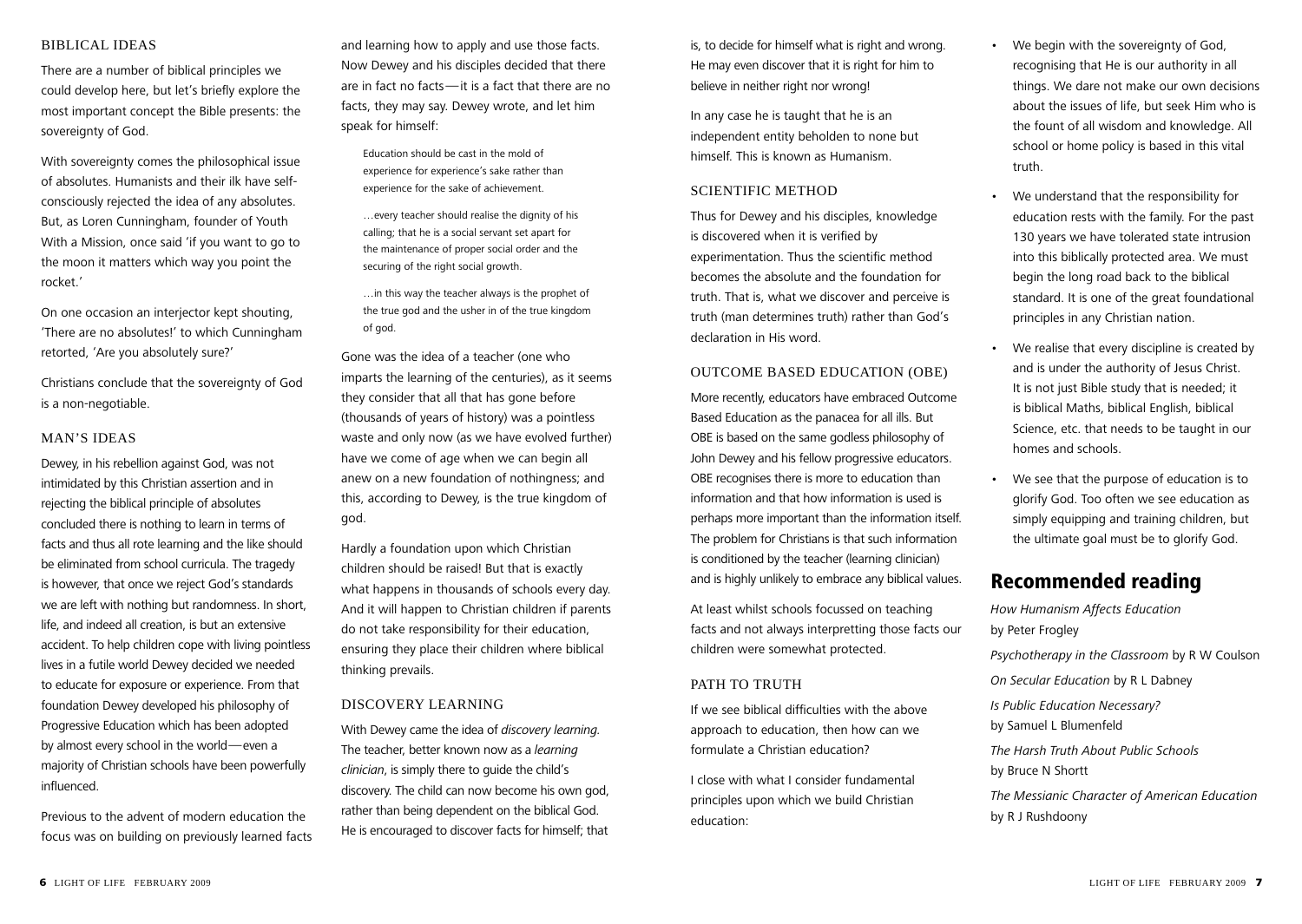# Children: a gift from God **Children ARE AN HERITAGE FROM**

**John D Martin**

Jesus had a special place in His heart for children. Mark recorded one of the incidents that substantiates this fact. Jesus' followers seemingly thought that children were too insignificant to occupy Jesus' time.

But when Jesus saw it, he was much displeased, and said to them, Suffer the little children to come unto me, and forbid them not: for of such is the kingdom of God… And He took them up in His arms, put His hands upon them, and blessed them. *Mark 10:14,16*

In today's world, the place of the child is grossly misunderstood. Some prefer to lavish their inordinate affections upon animals rather than having children. Others consider the killing of the unborn an acceptable escape from the results of immoral living. Many mothers consider children a liability that hinders the pursuit of a career, and they choose to commit their children to daycare centres. The government sees children as their responsibility to protect and to educate into responsible citizens who will better their country by humanistic concepts. Sadly, some professing Christians view their children as a means of

expressing their own pride by pushing them forward in society and clothing them with the latest fads and fashions.

All of these ideas, along with many other misconceptions about children, are foreign to Bible principle. As a Christian people, we must follow God's clear directions regarding His heritage (gift) of children.

Psalm 127 and 128, believed to have been authored by Solomon, contain a beautiful picture after which to model the Christian home. The following discussion is based on thoughts from these two psalms.

#### Except the Lord build the house

The word 'house' as used in this statement contains the thought of family. Primary homebuilding and child-rearing is the need for the Lord to direct the lives of parents. As Christian parents, we must have the Lord first in our lives or else our efforts will be in vain. A lifestyle that emphasises the material gain above spiritual life falls short of God's design. It is vain to be so involved in the cares of this life tht our children suffer neglect. The Lord is not building the house if we are too busy to give Him first place in all our activities. If the Lord is not directing all our efforts, we lack the foundation upon which to build our homes.

## THE LORD

We accept children as gifts from God. Because He gave these never-dying souls into our care, He calls us to bring them up for Him. Responsibility for children rests primarily on the shoulders of parents, not on secular daycare centres or Head Start programs. If we truly recognize our accountability for the children God has so graciously given us, we as Christian parents and Scriptural churches will seek to follow God's directives to bring them up. We will seek wisdom from God as Manoah did. Responsibility

Then Manoah intreated the LORD, and said, O my Lord, let the man of God which thou didst send come again unto us, and teach us what we shall do unto the child that shall be born. *Judges 13:8*

Earthly wisdom will not suffice for this job. We need mothers who are keepers at home and fathers who provide for their homes both physically and spiritually.

Children are not pawns of the state to push around by humanistic logic. Sending our children to government-run schools is not an option for Christian parents. Allowing our children to associate too freely with children from unbelieving homes will be a snare to them. God requires us to bring them up in the nurture and admonition of the Lord (Ephesians 6:4). We may not entrust this responsibility to others.

## As Arrows Are in the Hand of a Mighty Man

While an archer has the arrow in his hand, he can do much to shape the arrow so it will fly true. As he places the arrow into the bow, he will pay much attention to its position and will aim it carefully so that it will hit the mark. After the arrow has flown, it is out of his direct control. So are children of the youth. (Psalm 127:4).

Short indeed is the time we have to shape and direct the lives of our children. Families that are

for **children**

rests primarily

on the shoulders

of **parents**,

not on secular

**daycare** 

**centres**

in the heat of the battle with young children to care for may feel that the time is long. Sleepless nights, frequent diaper changes, and ironing out squabbles may cause weariness, yet God promises grace for the day. And the day will soon be over. The window of opportunity will be closed very quickly. The arrows will soon have flown beyond our control. So let us be encouraged to pay much attention to shaping the lives of these dear little children while we have the opportunity.

Baby swings, strollers, and playpens may be helpful to pacify the child, but they should not be used at the expense of the mother's loving care as she cuddles the child into her lap and talks to him. Mothers touch eternity as they take time to establish a bond of love with their child that will go with the child throughout his life and mold his character. Reading Bible stories to him will acquaint him early with the way of truth.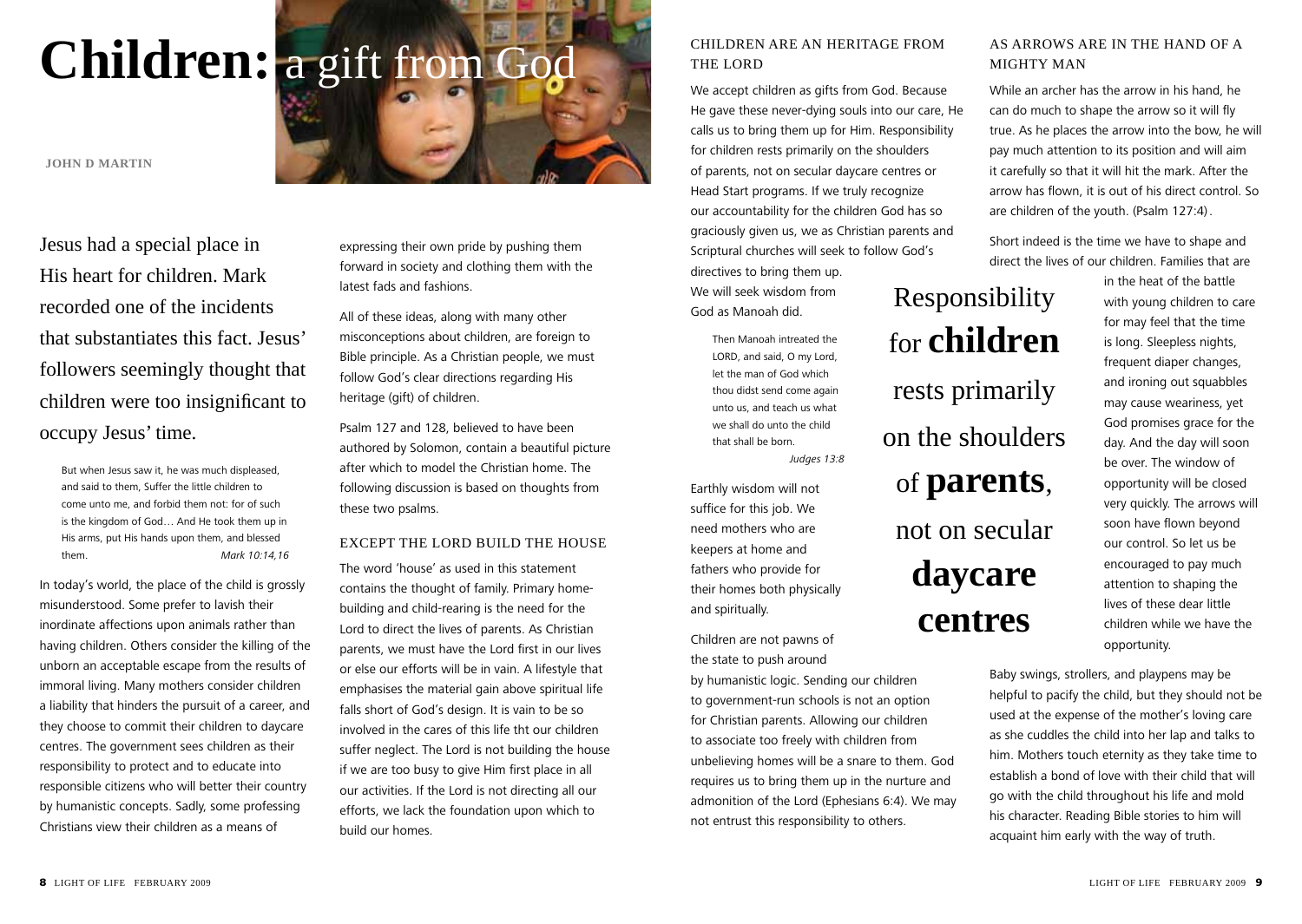The toys we provide for our children affect their character. The electronic age makes possible toys that talk, squeak, blink, or move about with remote control. Mystical TV characters and satanic images are available to entertain the child. We do well to avoid toys that promote ungodliness, even if they can be purchased cheaply at garage sales. Simple toys that promote creativity will often make the child more satisfied than the world's glitzy playthings.

Biblical discipline brings the will of the child into subjection. We should not only be a good pattern for children to follow but also be their guide. 'Train up a child in the way he should go: and when he is old, he will not depart from it' (Proverbs 22:6). Notice that this verse says the way he should go, not the way he would go. Yes, the child will eventually need to decide for himself whether or not he will follow Christ. But while he is in our hand, we must environ him with a godly atmosphere. Deuteronomy 6:7–9 explains this further.

If we heed the humanistic cry of society to let the young child make his own decisions, we are really robbing him of the opportunity to learn the ways of God. 'The rod and reproof give wisdom: but a child left to himself bringeth his mother to shame' (Proverbs 29:1). Scriptural discipline will mold the character in such a way that he cannot totally disregard Bible principles later in life, even if he fails to appropriate the grace of God personally. Many child-training books are not sound. Let us resort to the Bible and to the writings and advice of such who promote the whole counsel of God for our help on this important responsibility.

When our arrows have flown, will we be satisfied that we have done that which was in our power to do while they were in our hand?

Will they have hit the mark? Will they be useful for the Master, touching lives for good wherever they serve? Will they challenge the enemies of the Gospel to consider their lives? Will they be warriors in the battle between good and evil, or will they succumb to the enemy by endorsing worldliness? So much depends on how we as parents and churches have shaped them.

## Blessed Is Every One That FEARETH THE LORD

We know that the Lord does not always choose to bless homes with children, for purposes He alone may know, but having the quiver full of them is a blessing to the Christian family. While the world goes on in their selfish ways, seeking to severely limit family size or eliminate children altogether, the Christian family thanks the Lord for each child He gives them. Are those who view children as a hindrance to their careers or pleasure seeking not worshiping the god of this world rather than finding fulfillment in the Lord and His rich gifts?

Psalm 128 depicts a beautiful scene of a godly family around the table. Mealtimes in the home can be a blessing as the family eats together rather than at the local restaurant. A Christian father that fills his place in directing his family in the fear of the Lord, a loving wife that supports and cherishes her husband, and happy children who are in training for the Master are a Godgiven bit of heaven here below.

Children as olive plants hold great potential as kingdom laborers and future occupants of heaven. Godly families are building blocks in the Scriptural church. The peace of God is promised to those who take their responsibility before the Lord seriously and seek to further His kingdom in successive generations.

*Taken from Christian School Builder; Vol 28 #4*



## **Protein:** More or less?

**Peter Frogley, adapted from Joel Robbins**

## Protein is the primary building material for all the structures of the body and is thus an important component of a healthy diet.

Today the meat and dairy industries promote a high consumption of protein and some weight loss proponents encourage high protein diets as the best way to lose weight. But what is the real status, need for and function of protein?

## Getting your Proteins

A common question posed to those who limit their meat and dairy consumption is: *How do you get enough protein from a diet without meat and dairy products?*

To answer this question we need to consider the sources of protein.

Animal-based foods tend to be high in protein and many people assume that these foods are the only source of protein. What many people do not realise is that there are many vegetablesourced proteins including the proteins and/ or amino acids found in fruits and nuts. The additional benefit of these proteins is that they are the most efficient for our bodies to break down and then assimilate.



It is unfortunate that the medical and scientific communities are so readily swayed by the information provided by the meat and dairy industries. Doctors and scientists, of course, have become the recognised experts and because of their credibility and reputation have been able to sway thinking in government health departments, who have basically adopted meat and diary industry recommendations when it come to protein consumption levels. These people have told us we need between 70 and 100 grams of protein daily. If we, however, look at world figures we discover that high proteinconsuming countries are also the sickest.

## Composition of proteins

Amino acids are the building blocks for proteins. There are 20 different amino acids and from these the body manufactures the thousands of different proteins needed in the body.

Of the 20 standard amino acids, 12 can be manufactured by the body. These are known as non-essential amino acids. The other 8 amino acids, however, cannot be manufactured by the body and so must be supplied directly to the body in our food. These 8 are thus termed essential amino acids. A complete protein is a food that contains all 8 of the essential amino acids. If a food contains only some of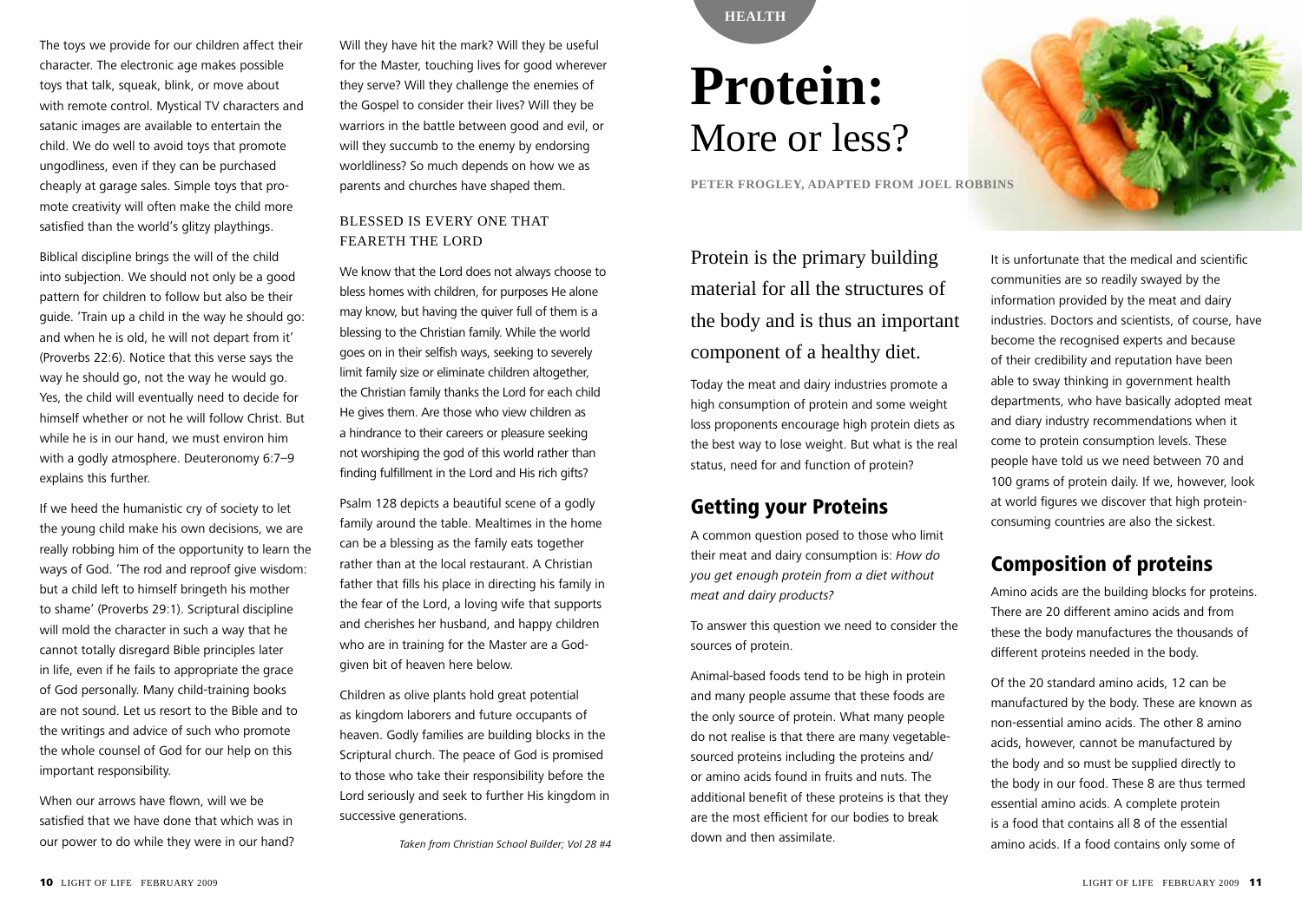the 8 essential amino acids it is known as an incomplete protein food.

All meats and dairy products are complete protein foods. Most fruits and vegetables are incomplete protein foods. This means that generally any one fruit or vegetable does not contain all 8 essential amino acids. But all 8 essential amino acids are contained within a variety of fruits and vegetables.

Thus, as long as we are eating a good variety of raw fruits and vegetables, we will be getting all the amino acids, essential and non-essential.

To assist us with a balanced protein intake our bodies have an amino acid pool in the liver and bloodstream where amino acids are stored, allowing our bodies to make up proteins even if we have not eaten all essential amino acids in the last meal or two.

## Protein in Children

A baby will have the greatest need for protein as his body is growing quickly. In fact, during the first six months his body weight doubles. Yet he achieves this body building on his mother's milk which contains but 1.6% protein.

Although rate of growth slows after the first six months, the young child still needs significant protein in his diet for healthy body growth and development. Then as he reaches adulthood his protein needs, percentage wise, decrease. Thus our need for protein, whilst it is absolutely essential, is not as great as the recommendations.

## Excess Protein

Meat and dairy have too much protein for human consumption—even for a growing infant.

To assist us in understanding the real need for protein let us look at the protein content in our available sources of protein:

| <b>Protein Source</b> | <b>Protein Content</b> |
|-----------------------|------------------------|
| Mothers milk          | 1.6%                   |
| Meat                  | $18 - 24%$             |
| Dairy                 | $12 - 18%$             |
| Fruits and vegetables | $0.5 - 6\%$            |
| Nuts and Seeds        | up to $12%$            |

From this chart it is obvious that meat and dairy are very rich in protein. The question that is more important is: how much protein do we need?

## Rebuilding Bodies

Every day we break down millions of cells and replace them. In this process the body retains two-thirds of the protein from these broken down cells and recycles it. Thus our bodies will need less protein than we might imagine.

## What about animals?

the **high** 

**protein** 

**consuming**

countries are also

the **sickest**

Think about the animal kingdom. A bull grows to his size and muscular stature on vegetable diet. A gorilla, the strongest animal per body weight, lives on fruit and nuts (some vegetables at times) and the digestive system and physiological makeup of a gorilla is so similar to humans.

## Actual needs

Natural health researchers believe our actual protein needs are 25–30 grams daily and not the 70–100 grams claimed by health authorities. This amount should increase to 35 grams during pregnancy and lactation. There are cultures who thrive on as little as 17–20 grams daily and many of those people undertake strenuous physical work all day.

## Problems with Excess Protein

High protein or concentrated protein foods (meat, dairy, protein powders) are actually negative energy foods. This means that they require more energy and nutrients from the body to digest and assimilate them than the body gets in return. High protein foods cost the body health.

It is interesting to note that:

- • A person can eat a protein breakfast and feel an energy lift within 15 minutes that will last all morning long.
- • It takes 4–5 hours before high protein foods are digested enough to realise any benefits from them in the blood stream.
- The body only converts protein into energy under extreme circumstances, such as starvation.
- After a high protein meal is eaten, the blood glucose (sugar) level will go up almost immediately, and this high lasts for 4–5 hours.

## What has been happening in the body?

## STIMULATION

Concentrated proteins are stimulatory—they cause adrenaline to flow which causes the liver to put glucose in the bloodstream. This is because concentrated protein foods require so much energy to digest that the body cannot on its own merit meet the energy demands to both do physical work and digest protein. Thus the body must use a stimulatory mode to keep us going. Stimulation makes us feel good, but robs the body of calcium and energy.

## **DIGESTION**

Animal-source proteins are difficult for the body to digest. When we compare the digestive physiology of the carnivorous animal to that of humans, we are no match in the protein digestion department. As a result, excess protein is not totally broken down in the digestive process. It is absorbed into the bloodstream in a form that cannot be used by the body. It is now considered a foreign substance by the body and is stored in and around the cells of the body as a toxin. This causes the cells to react to it or slow down in normal functioning, producing disease. Medical science recognises this as TPP (trapped plasma protein).

## Don't be anxious

I think we can see from the above that there is a lot of misinformation about protein through various vested interests. Hopefully we can find a good balance of protein intake and maintain good health for ourselves and our families.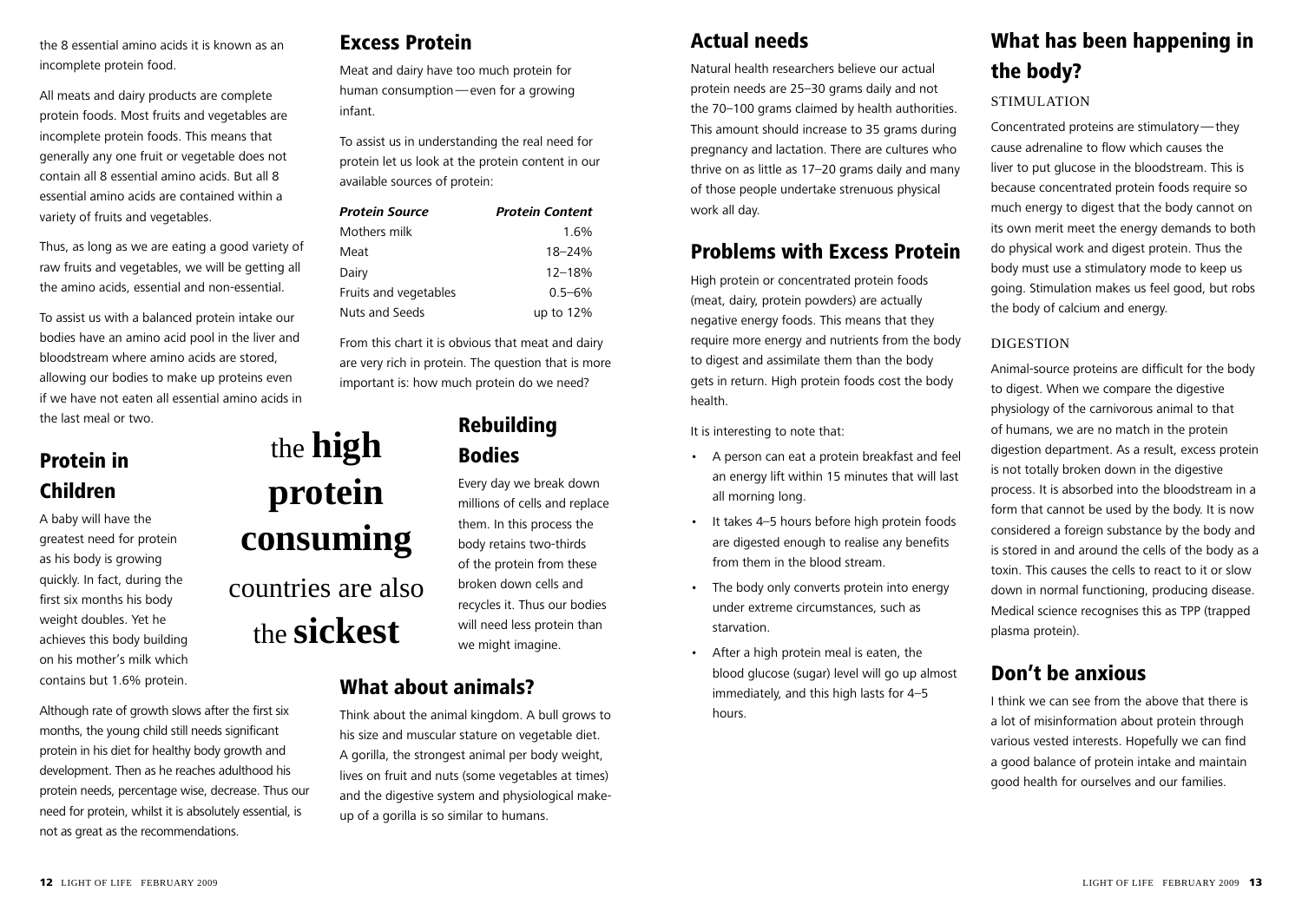## order online at **a comparation of the set online at a set online at a set online at a set online at a set online at a set online at a set of**  $\bf New Arrivals$

## LEM Phonics Teacher's Resource Kit (for schools only)

The long awaited LEM Phonics Teacher's Resource Kit is now available as an online resource. At the time of release only the phonogram section is available, but this already contains over 250 pages of worksheets and activities. Other sections for phonemic awareness, the word list and extra notes and helps are currently being prepared for use with the kit. Having the kit online allows us to add to the kit regularly and advise when new materials are uploaded.

The TRK is only available on its own website with an access address and password exclusively dedicated to your school. Resources are easily printed from pdf files and duplicated for your class.

When you purchase access to the TRK your school will be issued with a certificate containing your access address and password. Your initial user fee of \$149 allows you to use the TRK until 31 December 2009, when you will have the option to renew your subscription and continue access and updates. When you renew at a cost of \$99 you will receive a new access certificate and password. The old password will expire after 31 December and will no longer access the resources.

Initial purchasers who purchase the TRK after 1 August each year will have access until the following year's end.



## Sounds Charts

These two colourful A4 charts show vowel sounds and their phonograms on one and the consonant sounds and their phonograms on the other. Very useful for students in the word building phase of the LEM Phonics program. \$2.50

## Phonogram Rulers

The ideal desk aid for students in learning their phonograms. This 30 cm flexible polypropylene ruler shows each of the 75 phonograms. 95c





## Let's Teach Art: now in colour

The *Let's Teach Art* Grade K Teacher's Manual is now available with full colour illustrations. This has enhanced the usefulness of the book and eliminated the need for the extra CD-ROM of colour pictures. \$29.95

## You Can Be Another Great Australian

Margot Ogilvie, a long time home schooler from Victor Harbor in South Australia, has produced a book of 40 short vignettes on Australian history. Some are well known, others you may have never heard of, but together they make a lovely study of God's hand on a selection of his Australian people. Margot's book presents in such a way as to encourage you and your children to recognise we too are part of the making of God's history of Australia.

A good companion book for *History of Australia.* 106 pages, large format. \$16.95

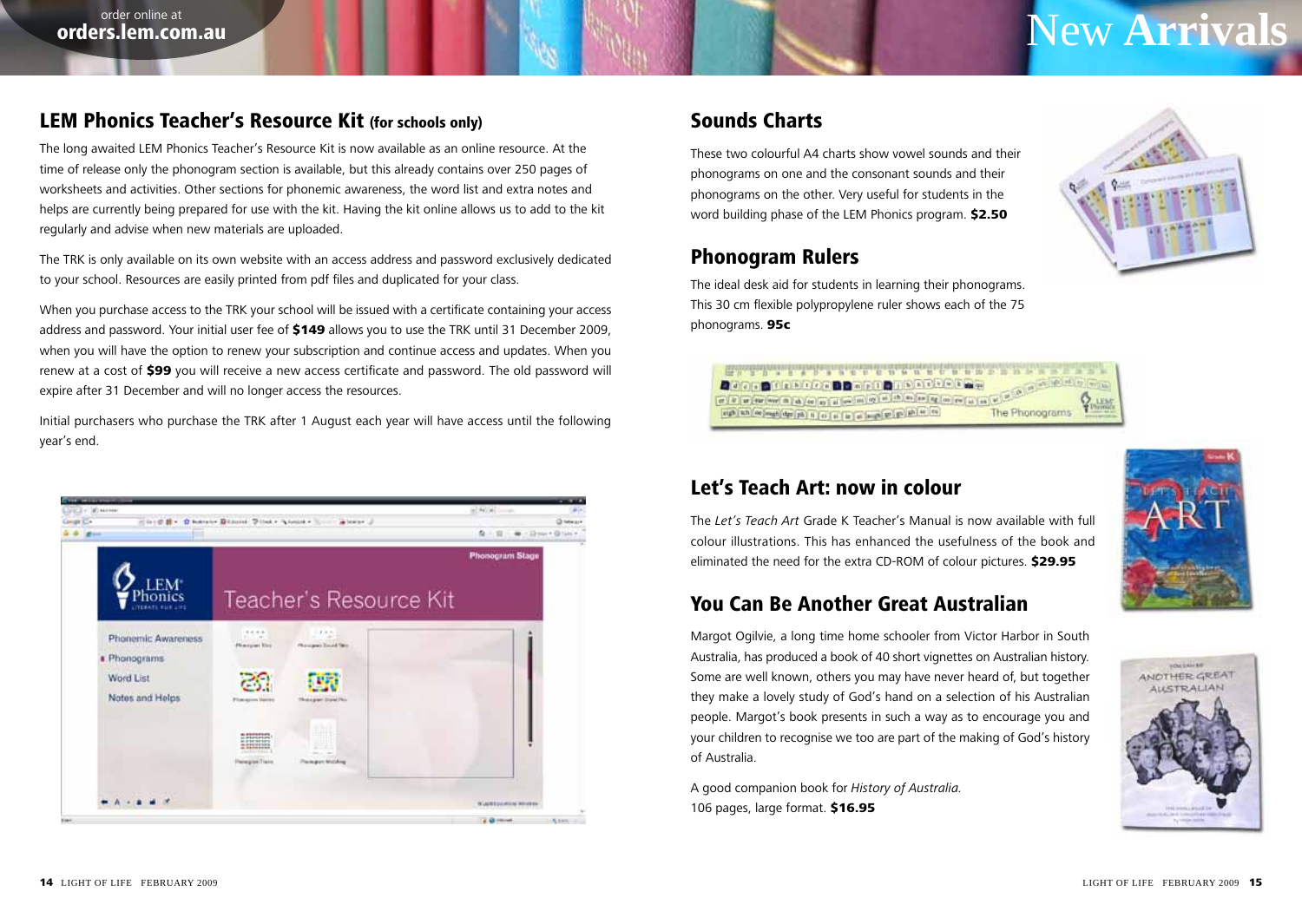## New **Arrivals**

## Rod and Staff

## **PRESCHOOL**

Many have enjoyed the six books of the Preschool ABC series. Now the first book in the new six book Preschool GHI series is available. *Going on Eagerly* follows on from the ABC Series with exercises on tracing, colouring, counting,writing, drawing and identifying sequences. \$4.75



#### The Only Sister

A story of Carrie who finds herself in a family of 6 boys. Learn with them about friendships. 293 pg. hardcover \$17.85

#### Shoes on the Car

A book of 20 character building short stories. 122 pg. hardcover \$12.35

### Upper Primary

#### Birds at my Window

A sequel to *Eyes for Benny* as Benny suffers winter shut in, but learns about God's winged wonders. 230pg. hardcover \$15.80

#### Under Montana Skies

Children explore the wonders of Spring. 213pg. softcover \$12.50

## Price changes on USA publications

Unfortunately the recent sharp fall in the value of the Australian dollar has meant an increase in prices on most items sourced from the USA from January 2009. This includes Rod and Staff, A Beka, Bob Jones, Christian Liberty, and our other US suppliers. Check our website at www.lem.com.au for the latest prices and ordering, or request a catalogue.







## A Beka Book



Grade 4 Language: God's Gift of Language A New third edition with new layout and minor enhancements. Student Text \$29.60 Teacher Edition **\$88.85** Student Test and Quiz Book \$9.30 Teacher Key to Test and Quiz Book \$19.05

Grade 4 Science: Understanding god's world A new fourth edition with new layout and some minor changes. Student Text **\$35.25** Teacher Edition **\$76.85** Test and Quiz book \$10.60 Test and Quiz Key \$19.05 Student Activity Book \$10.60 Student Activity Key \$19.05



Grade 4 Health: Developing good health New third edition, with new layout and some minor changes. Student Text \$20.45 Teacher Edition \$76.85 Test, Quiz and Worksheet \$10.60 Test, Ouiz and Worksheet Key \$19.05

Grade 7 History: History of the world New fourth edition with similar text with minor changes Student Text \$47.25 Teacher Edition \$103.65 Test Book \$13.40 Test Key 19.05 Quiz Book \$11.15 Quiz Key \$19.05 World Atlas Studies of the Eastern Hemisphere \$16.20



**Inderstandin** God's World



#### Grade 12 Maths: Precalculus

A completely new book of Trigonometry and Analytical Geometry Student Text \$57.85 Teacher Edition \$119.15 Other books in the set are not yet available.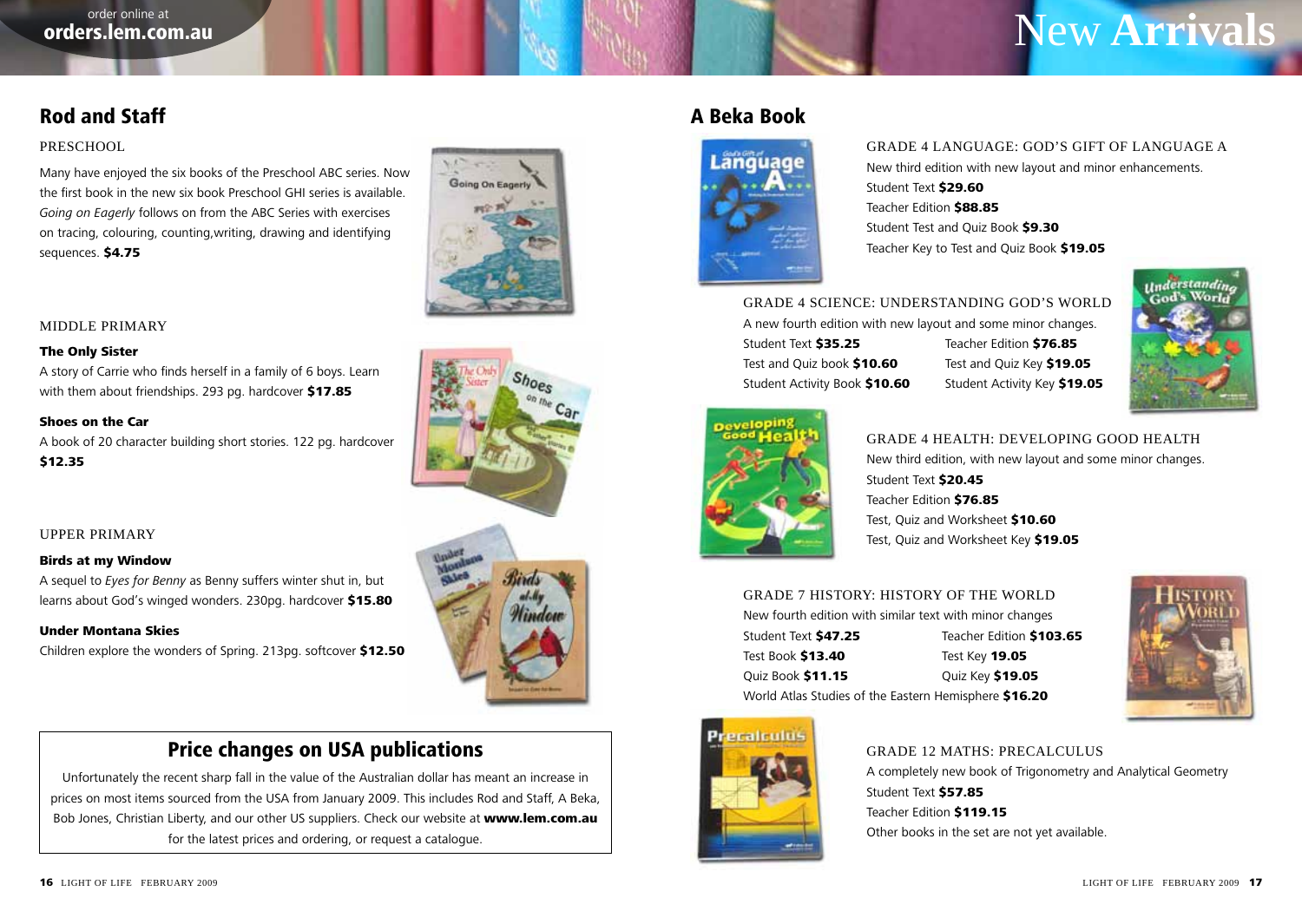# LEM Phonics Corner and The proving, so it seemed like this was

**evelyn garrard**

It is now 25 years since I began working with LEM. For this *LEM Phonics Corner* I would like to reflect a little on that journey so far.

In 1984, a somewhat frightened little woman moved with her two sons to Booleroo Centre, South Australia, seeking to find God's best for the boys' education. They were taught by wonderful men and women of faith at the Fountain Centre Christian School, and I have never been sorry I made that step. But I had no idea what lay ahead for either the boys or me. The school board decided to take me onto the school teaching staff, and they provided us with an old house to live in.

The staff there introduced me to the Spalding Phonics programme, which they had adopted through the visiting American instructor Oma Riggs in 1981. I had been fortunate when attending Teacher's College in Adelaide to be introduced to traditional phonics as a method of teaching reading, writing and spelling—before the scene changed dramatically to the exclusive use of the 'Whole Word' method of teaching.

When the leaders at the Fountain Centre Christian school suggested I attend a phonics course in the Spalding Method, I jumped at the chance, and came home excited about teaching this new type of phonics. In my enthusiasm I began producing worksheets to supplement



the programme, which really worked well. I even began giving conferences to teachers and parents who wanted to learn the method.

In 1990 Peter Frogley felt the Lord lead him to move LEM to Canberra, along with all the staff. We believed that LEM could better serve a wider Australian community from that city with the educational materials and the seminars on Phonics and teacher training. There we also worked with Youth With a Mission, leading the College of Education and operating the International Christian School. I taught phonics to my class in the school.

In 1993, Peter suggested I attend a Spalding Course in Hawaii, to check on where we stood with teaching Spalding Phonics. I also took over my worksheets (which were by now fully produced workbooks for each level of the primary course) to see how the Spalding Foundation would react to them. It was a good time and I was privileged to meet Mrs Romalda Spalding and was overjoyed to get almost 100% for my exam (unheard of for any other exams I had ever done)!

But not too long after I returned, the Spalding Foundation forbad us to produce any extra material under the Spalding name. Already after coming away from the training course in Hawaii, I had been thinking about a number of aspects of the Spalding programme which I felt needed

a timely opportunity.

LEM really had little alternative than to launch out with our own programme. It was changed so dramatically from the Spalding programme that we felt it was right to call it our own, without plagiarization or intellectual property fears.

I was often on my knees, asking God that He would show me the best way. I did not want changes to be just cosmetic, but rather ones which would help the teachers to teach better and the students to learn better.

We produced trial versions of the manual and word list books to thoroughly test the program and in 1999 we launched the first official edition of the *LEM Phonics Manual*.

We then began exploring a training regime, developing courses for teaching phonics. From that our team of Registered Instructors emerged, who began training teachers across Australia. We currently have eight active Registered Instructors.

It was also in 1999 that we had our first encounters with the Wong family in China, who took the books back to Beijing and began trialling the programme with a little Chinese boy. The results of this trial led to the setting up of The Phonics English Company in China through which Phonics was introduced into various schools and educational centres in China.

In 2002 I moved to China for two years to help with adapting and implementing LEM Phonics there. Eventually in 2005, the Company built a large Phonics Academy in a small town called Ruicheng, to train teachers in English and other vocational studies. LEM Phonics was the main vehicle for teaching English.

Back in Australia, LEM Phonics continued to produce more materials like *Pathway to Literacy*, a remedial English training programme; and the *Book of Rules,* which collates the rules of the English language in a useful reference book.

In the past year we have added the phrase *Literate for Life* to our LEM Phonics logo; and we have also launched the first stage of an online *Teacher's Resource Kit* which includes exercises, games and activites to support the programme.

As LEM Phonics' reputation becomes more widely spread we receive reports of schools changing to LEM Phonics from other phonics programmes because they now realize that it takes children so much further than an elementary grade phonics programme. And although it was designed for the Australian culture, people from USA, Canada and other nations have sought out the programme and are in the process of adopting it in their circles of influence.

It is with grateful hearts that we look back over the history of LEM Phonics—grateful to be able to serve the people of Australia and beyond, and grateful that He has blessed us so much.

With several governmental 'back to phonics' incentives emerging recently, let us pray that God will guide us so that LEM Phonics can be a part of improving education in an even greater way across this nation.

Have a great New Year,

Codern

PS. Please write and tell us your reflections on LEM Phonics. We'd love to hear from you!